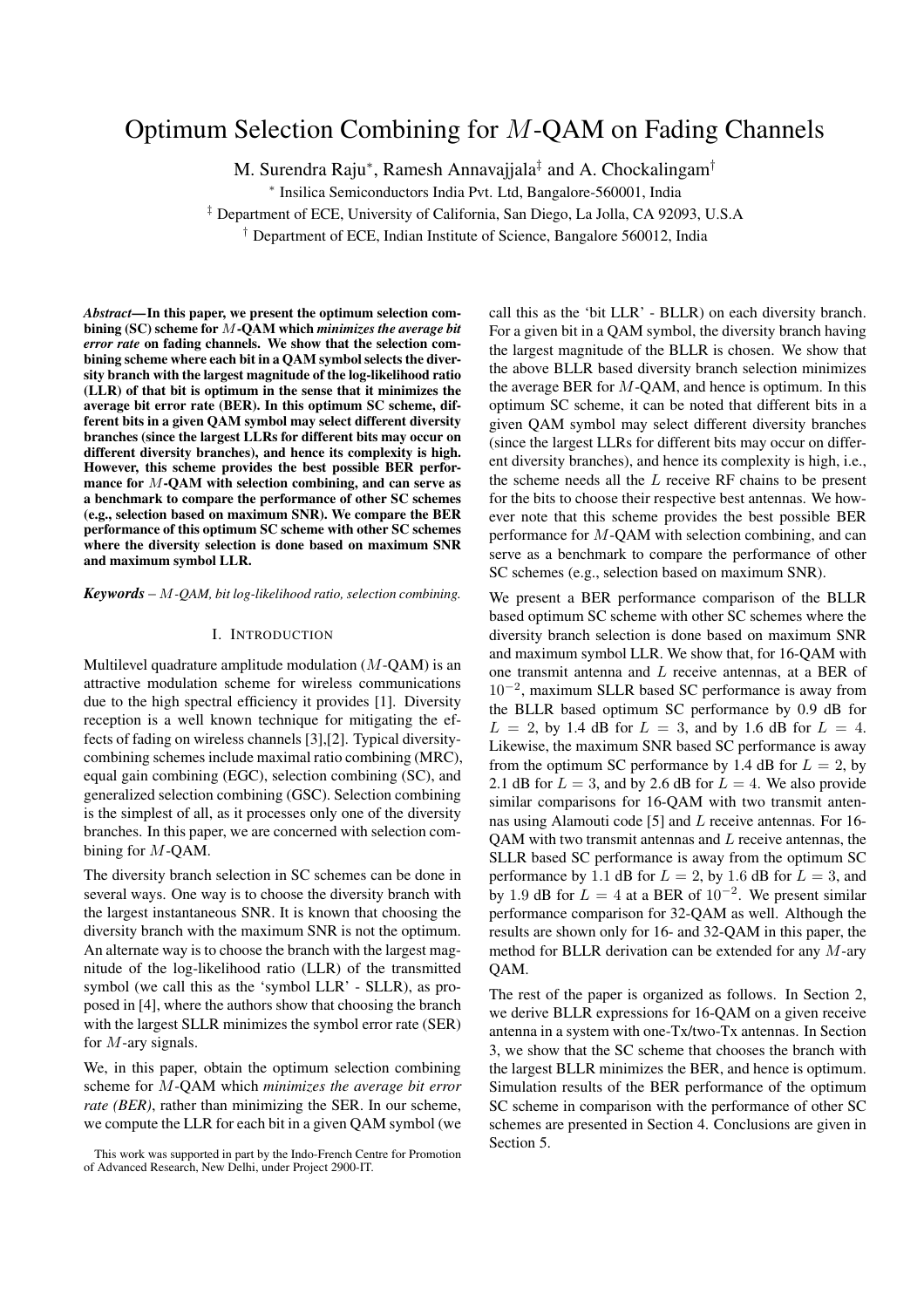

Fig. 1. 16-QAM Constellation

## II. BIT LOG-LIKELIHOOD RATIOS

In this section, we derive expressions for the BLLRs for 16- QAM (i.e.,  $M = 16$ )<sup>1</sup> scheme shown in Fig. 1, where 4 bits  $(x_1, x_2, x_3, x_4)$  are manned on to a complex symbol  $a = ax +$  $(r_1, r_2, r_3, r_4)$  are mapped on to a complex symbol  $a = a_1 + a_2$  $ja<sub>O</sub>$ . The horizontal/vertical line pieces in Fig. 1 denote that all bits under these lines take the value 1, and the rest take the value 0. For example, the symbol with coordinates  $(-3d, 3d)$ maps the 4-bit combination  $r_1 = 1$ ,  $r_2 = 0$ ,  $r_3 = r_4 = 1$ .

## *A. 1-Tx and* L*-Rx Antennas*

First, consider the case of one transmit antenna and L receive antennas. Assuming that the transmitted symbol  $a$  undergoes multiplicative and independent fading on each diversity path (the fading is assumed to be slow, frequency non-selective and remain constant over one symbol interval on each diversity path), the received signal  $y_l$  at the  $l^{th}$  receive antenna corresponding to the transmitted symbol  $\alpha$  can be written as

$$
y_l = h_l a + n_l, \quad l = 0, \cdots, L - 1 \quad (1)
$$

where  $h_l$ ,  $l = 0, \dots, L - 1$ , is the complex channel coefficient on the *l<sup>th</sup>* receive antenna with  $E\{\|h_l\|^2\} = 1$  and the ry's *h*<sub>1</sub>'s are assumed to be i.i.d. and  $v_l = v_{l1} + i v_{l2}$  is a r.v's  $h_l$ 's are assumed to be i.i.d, and  $n_l = n_{lI} + j n_{lO}$  is a complex Gaussian noise r.v of zero mean and variance  $\sigma^2/2$ per dimension.

We define the log-likelihood ratio of bit  $r_i$ ,  $i = 1, 2, 3, 4$ , of the received symbol on the  $l^{th}$  antenna,  $LLR_l(r_i)$ , as [6]

$$
LLR_l(r_i) = \log \left( \frac{\Pr\{r_i = 1 | y_l, h_l\}}{\Pr\{r_i = 0 | y_l, h_l\}} \right). \tag{2}
$$

Clearly, the optimum decision rule for the  $l^{th}$  branch is to decide  $\hat{r}_i = 1$  if  $LLR_l(r_i) \geq 0$ , and 0 otherwise. Define two set partitions,  $S_i^{(1)}$  and  $S_i^{(0)}$ , such that  $S_i^{(1)}$  comprises

symbols with  $r_i = 1$  and  $S_i^{(0)}$  comprises symbols with  $r_i = 0$ in the constellation. Then, from (2), we have

$$
LLR_l(r_i) = \log \left( \frac{\sum_{\alpha \in S_i^{(1)}} \Pr\{a = \alpha | y_l, h_l\}}{\sum_{\beta \in S_i^{(0)}} \Pr\{a = \beta | y_l, h_l\}} \right).
$$
 (3)

Assume that all the symbols are equally likely and that fading is independent of the transmitted symbols. Using Bayes' rule, we then have

$$
LLR_l(r_i) = \log \left( \frac{\sum_{\alpha \in S_i^{(1)}} f_{y_l|h_l, a}(y_l|h_l, a = \alpha)}{\sum_{\beta \in S_i^{(0)}} f_{y_l|h_l, a}(y_l|h_l, a = \beta)} \right).
$$
 (4)

Since  $f_{y_l|h_l, a}\{y_l|h_l, a = \alpha\} = \frac{1}{\pi \sigma^2} \exp\left(\frac{-1}{\sigma^2} ||y_l - h_l \alpha||^2\right)$ , (4) can be written as

$$
LLR_l(r_i) = \log \left( \frac{\sum_{\alpha \in S_i^{(1)}} \exp\left(\frac{-1}{\sigma^2} ||y_l - h_l \alpha||^2\right)}{\sum_{\beta \in S_i^{(0)}} \exp\left(\frac{-1}{\sigma^2} ||y_l - h_l \beta||^2\right)} \right).
$$
 (5)

Using  $\log \left( \sum_j \exp(-X_j) \right) \approx -\min_j (X_j)$ , which is a good approximation [7], we can approximate (5) as

$$
LLR_l(r_i) = \frac{1}{\sigma^2} \left[ \min_{\beta \in S_l^{(0)}} ||y_l - h_l \beta||^2 - \min_{\alpha \in S_l^{(1)}} ||y_l - h_l \alpha||^2 \right].
$$
 (6)

Define  $z_l$  as

$$
z_l \triangleq \frac{y_l}{h_l} = a + \frac{n_l}{h_l} = a + \widehat{n}_l, \tag{7}
$$

where  $\hat{n}_l$  is complex Gaussian with variance  $\sigma^2/||h_l||^2$ . Using (7) in (6), and normalizing  $LLR_l(r_i)$  by  $4/\sigma^2$ , we get

$$
LLR_l(r_i) = \frac{\|h_l\|^2}{4} \left[ \min_{\beta \in S_i^{(0)}} \|z_l - \beta\|^2 - \min_{\alpha \in S_i^{(1)}} \|z_l - \alpha\|^2 \right].
$$
 (8)

Further simplification of (8) gives

$$
LLR_l(r_i) = \frac{\|h_l\|^2}{4} \left[ \min_{\beta \in S_i^{(0)}} \left\{ \|\beta\|^2 - 2z_{lI}\beta_I - 2z_{lQ}\beta_Q \right\} - \min_{\alpha \in S_i^{(1)}} \left\{ \|\alpha\|^2 - 2z_{lI}\alpha_I - 2z_{lQ}\alpha_Q \right\} \right],
$$
 (9)

where  $z_l = z_{lI} + jz_{lQ}$ ,  $\alpha = \alpha_I + j\alpha_Q$  and  $\beta = \beta_I + j\beta_Q$ . Note that the set partitions  $S_i^{(1)}$  and  $S_i^{(0)}$  are delimited by horizontal or vertical boundaries. As a consequence, two symbols in different sets closest to the received symbol always lie either on the same row (if the delimiting boundaries are vertical) or on the same column (if the delimiting boundaries are horizontal). Using the above fact, the LLRs for bit  $r_1, r_2, r_3$ and  $r_4$  are given by

$$
LLR_l(r_1) = \begin{cases} -||h_l||^2 z_{lI}d & |z_{lI}| \leq 2d\\ 2||h_l||^2 d(d - z_{lI}) & z_{lI} > 2d\\ -2||h_l||^2 d(d + z_{lI}) & z_{lI} < -2d, \end{cases}
$$

<sup>1</sup>BLLR expressions for other values of *M* can be derived likewise.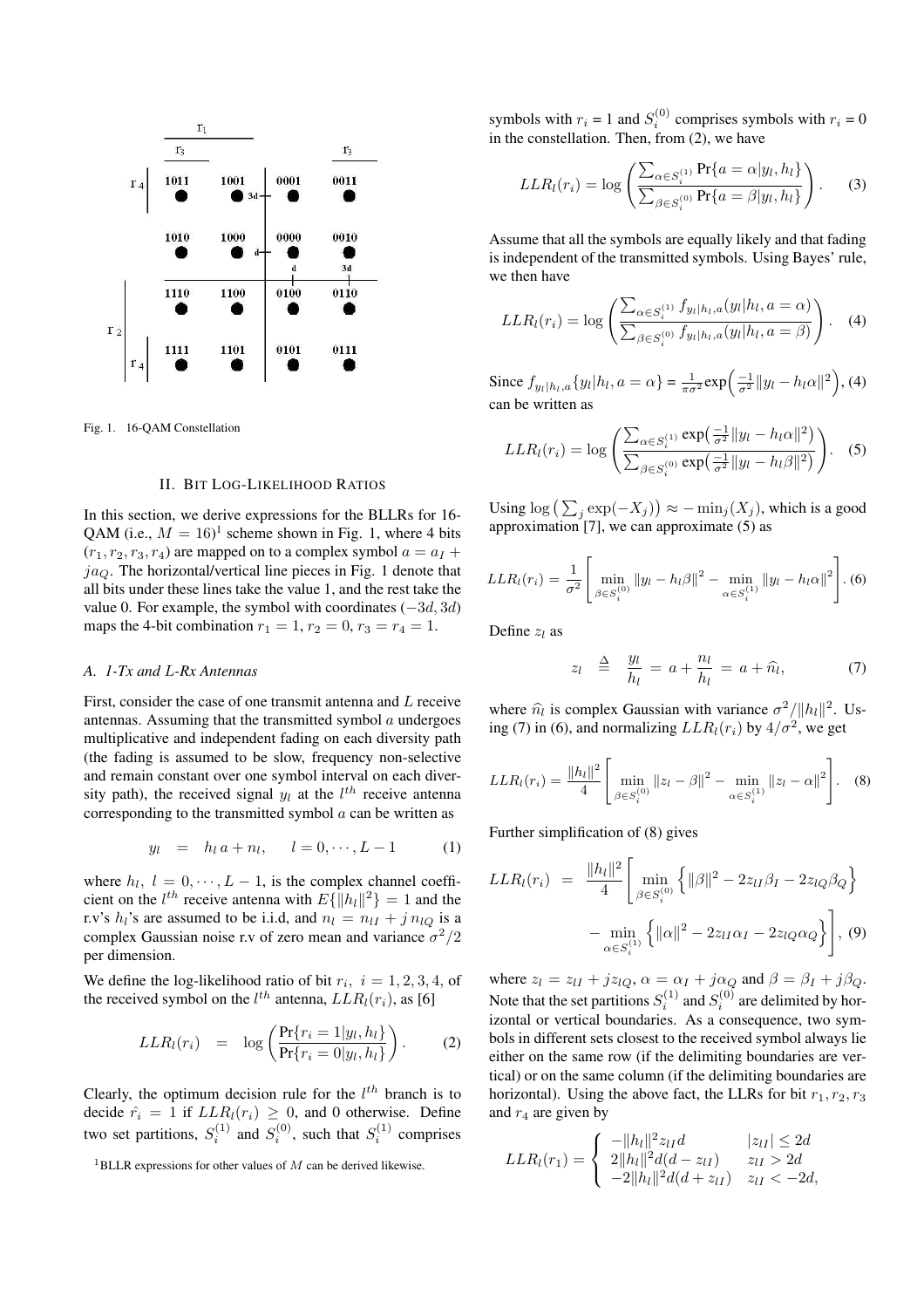$$
LLR_l(r_2) = \begin{cases} -||h_l||^2 z_{lQ}d & |z_{lQ}| \le 2d\\ 2||h_l||^2 d(d - z_{lQ}) & z_{lQ} > 2d\\ -2||h_l||^2 d(d + z_{lQ}) & z_{lQ} < -2d, \end{cases}
$$
  
\n
$$
LLR_l(r_3) = ||h_l||^2 d(|z_{lI}| - 2d),
$$
  
\n
$$
LLR_l(r_4) = ||h_l||^2 d(|z_{lQ}| - 2d)
$$
 (10)

where  $2d$  is the minimum distance between pairs of signal points.

#### *B. 2-Tx and* L*-Rx Antennas*

Next, we consider the case of two transmit antennas and L receive antennas. During a given symbol interval, two symbols are transmitted simultaneously on the two antennas using Alamouti code [5]. Let  $a_1, -a_2^*$  be the symbols transmitted on the first and the second transmit antennas, respectively, during a symbol interval. During the next symbol interval,  $a_2, a_1^*$  are transmitted on the first and the second transmit antennas, respectively [5]. We denote the fading coefficients as follows:  $h_{2l-1}$  represents the fading coefficient from transmit antenna 1 to receive antenna l,  $l = 1, \dots, L$ , and  $h_{2l}$  represents the fading coefficient from transmit antenna 2 to receive antenna l,  $i = 1, \dots, L$ . Let  $y_{2l-1}$  and  $y_{2l}$ ,  $l = 1, \dots, L$  be the received signals at the  $l^{th}$  antenna during two successive symbol intervals, respectively. Assuming that the channel remain constant over two consecutive symbol intervals, the received signals during the two consecutive symbol intervals can be written as

$$
y_{2l-1} = a_1h_{2l-1} - a_2^*h_{2l} + n_{2l-1}
$$
  

$$
y_{2l} = a_2h_{2l-1} + a_1^*h_{2l} + n_{2l},
$$
 (11)

where  $\{h_{2l-1}\}_{l=1}^L$  and  $\{h_{2l}\}_{l=1}^L$  are the complex fading coefficients and  $n_{2l-1}$  and  $n_{2l}$  are complex Gaussian random variables of zero mean and variance  $\sigma^2$ . Assuming perfect knowledge of the fading coefficients at the receiver, we form  $\hat{a}_{1l}$  and  $\hat{a}_{2l}$ , for the  $l^{th}$  receive branch as

$$
\begin{array}{rcl}\n\hat{a}_{1l} & = & \left(h_{2l-1}^* \, y_{2l-1} + h_{2l} \, y_{2l}^*\right) \\
\hat{a}_{2l} & = & \left(h_{2l-1}^* \, y_{2l} - h_{2l} \, y_{2l-1}^*\right).\n\end{array} \tag{12}
$$

After further simplification,  $\hat{a}_{1l}$  and  $\hat{a}_{2l}$  can be rewritten as

$$
\hat{a}_{1l} = \left( \|h_{2l-1}\|^2 + \|h_{2l}\|^2 \right) a_1 + \zeta_1
$$
  
\n
$$
\hat{a}_{2l} = \left( \|h_{2l-1}\|^2 + \|h_{2l}\|^2 \right) a_2 + \zeta_2,
$$
\n(13)

where  $\zeta_1$  and  $\zeta_2$  are complex Gaussian random variables with of mean and variance  $(\|\hat{h}_{2l-1}\|^2 + \|h_{2l}\|^2)\sigma^2$ .

Following similar steps as in the case of one transmit and L receive antennas above, the LLR of bits  $r_i$ ,  $i = 1, 2, 3, 4$  of symbol  $a_j$ ,  $j = 1, 2$  on the *l<sup>th</sup>* antenna,  $LLR_i^{a_j}(r_i)$ , for the two transmit and *L* receive antennas, can be derived as two transmit and  $L$  receive antennas, can be derived as

$$
LLR_l^{a_j}(r_1) = \left\{ \begin{array}{ll} -\{ \|h_{2l-1}\|^2 + \|h_{2l}\|^2 \} \hat{z}_{jl}^I d & |\hat{z}_{jl}^J| \leq 2d \\ 2\{ \|h_{2l-1}\|^2 + \|h_{2l}\|^2 \} d(d-\hat{z}_{jl}^I) & \hat{z}_{jl}^I > 2d \\ -2\{ \|h_{2l-1}\|^2 + \|h_{2l}\|^2 \} d(d+\hat{z}_{jl}^I) & \hat{z}_{jl}^I < -2d, \end{array} \right.
$$

$$
LLR_{l}^{a_{j}}(r_{2}) = \begin{cases}\n-(\|h_{2l-1}\|^{2} + \|h_{2l}\|^{2})\hat{z}_{jl}^{Q}d & |\hat{z}_{jl}^{Q}| \leq 2d \\
2(\|h_{2l-1}\|^{2} + \|h_{2l}\|^{2})d(d - \hat{z}_{jl}^{Q}) & \hat{z}_{jl}^{Q} > 2d \\
-2(\|h_{2l-1}\|^{2} + \|h_{2l}\|^{2})d(d + \hat{z}_{jl}^{Q}) & \hat{z}_{jl}^{Q} < -2d, \\
LLR_{l}^{a_{j}}(r_{3}) = (\|h_{2l-1}\|^{2} + \|h_{2l}\|^{2})d(|\hat{z}_{jl}^{I}| - 2d),\n\end{cases}
$$

$$
LLR_l^{a_j}(r_4) = (||h_{2l-1}||^2 + ||h_{2l}||^2) d(|\hat{z}_{jl}^Q| - 2d). \tag{14}
$$

In the above equations,  $\hat{z}_{jl}^I$  and  $\hat{z}_{jl}^Q$  are the real and imaginary<br>parts of  $\hat{z}_{ij}$  respectively where  $\hat{z}_{ij}$  is given by parts of  $\hat{z}_{jl}$ , respectively, where  $\hat{z}_{jl}$  is given by

$$
\hat{z}_{jl} = \frac{\hat{a}_{jl}}{\|h_{2l-1}\|^2 + \|h_{2l}\|^2}.
$$
 (15)

It is noted that the LLRs of the various bits in any  $M$ -OAM constellation of order M and for any arbitrary mapping of bits to the M-QAM symbols can be derived following similar steps given above for 16-QAM.

## III. BLLR BASED OPTIMUM SC

In this section, we derive the rule for optimal selection combining so as to minimize the BER of each of the bits forming the QAM symbol. We prove that in order to minimize the BER of bit  $r_i$ , we must select the diversity branch which has the largest  $|LLR_l(r_i)|$ . The proof is as follows.

The BER for bit  $r_i$ ,  $P_{bi}$ , is given as

$$
P_{bi} = 1 - \int_{\mathbf{y}, \mathbf{h}} \Pr\{\hat{r}_i = r_i \, | \mathbf{y}, \mathbf{h}\} f_{\mathbf{y}, \mathbf{h}} \, d\mathbf{y} \, d\mathbf{h},\qquad(16)
$$

where  $y = (y_0, y_2, \dots, y_{L-1}),$  **h** =  $(h_0, h_2, \dots, h_{L-1}),$  and  $f_{\mathbf{y},\mathbf{h}}$  is the joint probability density function of  $\mathbf{y},\mathbf{h}$ . It follows from the above equation that  $P_{bi}$  in minimized by max- $\text{imizing } \Pr\{\hat{r_i} = r_i \, | \mathbf{y}, \mathbf{h}\} \text{ for all } \mathbf{y}, \mathbf{h}. \text{ Now,}$ 

$$
\Pr\{\hat{r}_i = r_i \, | \mathbf{y}, \mathbf{h}\} = \sum_{l=0}^{L-1} \Pr\{\hat{r}_i = r_i \, | \, l^{th}\text{branch selected}, \mathbf{y}, \mathbf{h}\}\
$$
\n
$$
\cdot \Pr\{l^{th}\text{branch selected} \, | \mathbf{y}, \mathbf{h}\}\
$$
\n
$$
= \sum_{l=0}^{L-1} \Pr\{\hat{r}_i = r_i \, | y_l, h_l\}\
$$
\n
$$
\cdot \Pr\{l^{th}\text{branch selected} \, | \mathbf{y}, \mathbf{h}\}\
$$
\n
$$
\leq \max_l \Pr\{\hat{r}_i = r_i \, | y_l, h_l\}.\tag{17}
$$

Note that  $P_{bi}$  is minimized by selecting the branch that provides the maximum  $Pr{\hat{r}_i = r_i | y_l, h_l}$ , or, equivalently, selecting the branch that provides the minimum  $Pr\{\hat{r_i} \neq r_i | y_l, h_l\},\}$ which can be written as

$$
Pr\{\hat{r_i} \neq r_i | y_l, h_l\} = Pr\{\hat{r_i} = 1, r_i = 0 | y_l, h_l\} + Pr\{\hat{r_i} = 0, r_i = 1 | y_l, h_l\} = Pr\{LLR_l(r_i) \geq 0, r_i = 0 | y_l, h_l\} + Pr\{LLR_l(r_i) < 0, r_i = 1 | y_l, h_l\}. (18)
$$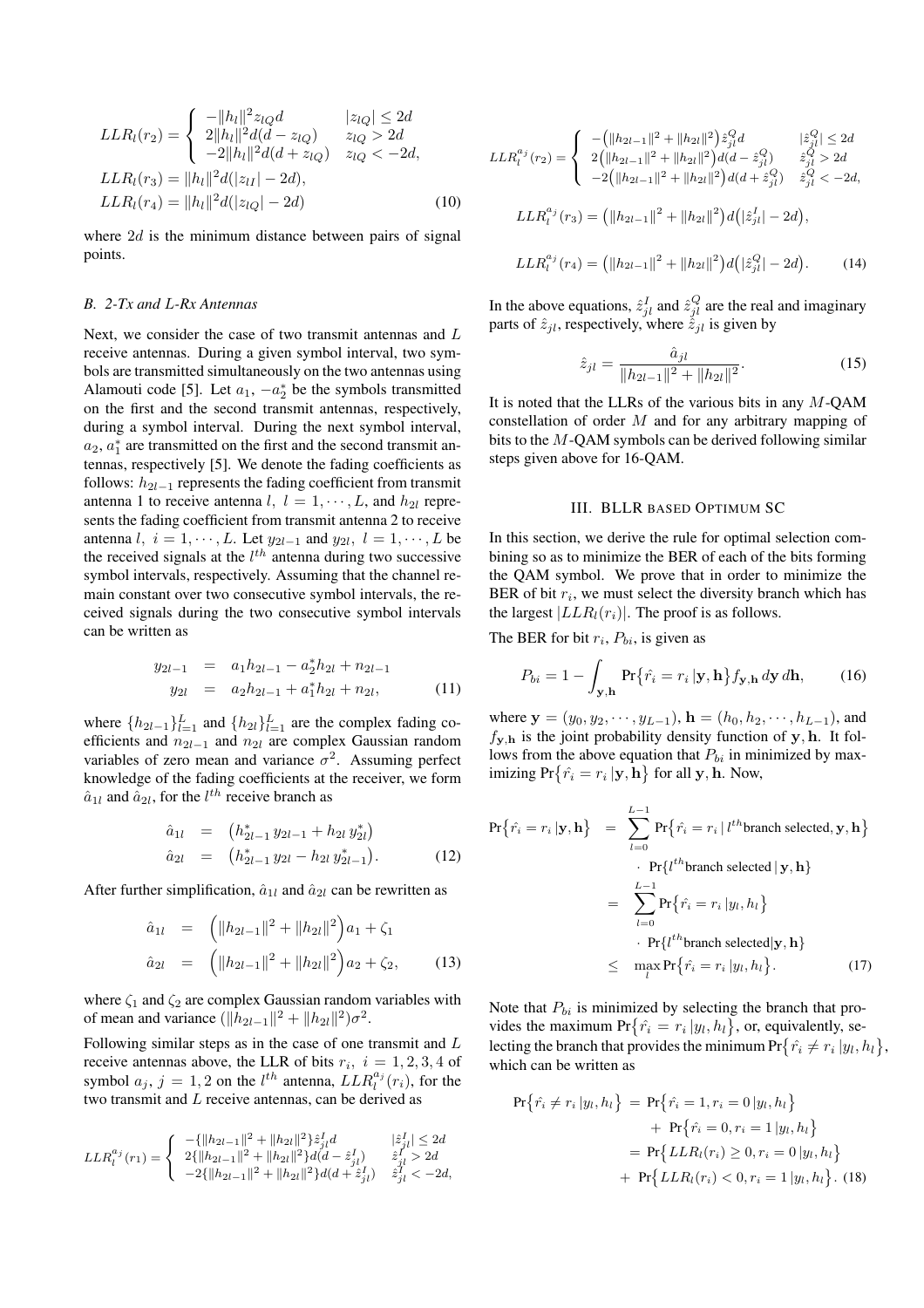If  $LLR_l(r_i) \geq 0$ , then

$$
\Pr{\hat{r}_i \neq r_i | y_l, h_l} = \Pr{\{r_i = 0 | y_l, h_l\}} \\
= \frac{1}{1 + e^{LLR_l(r_i)}}.
$$
\n(19)

If  $LLR_l(r_i) < 0$ , then

$$
\Pr{\hat{r}_i \neq r_i | y_l, h_l} = \Pr{\{r_i = 1 | y_l, h_l\}} \\
= \frac{1}{1 + e^{-LLR_l(r_i)}}.
$$
\n(20)

Hence, we have

$$
\Pr\{\hat{r}_i \neq r_i \, | y_l, h_l\} \quad = \quad \frac{1}{1 + e^{|LLR_l(r_i)|}}. \tag{21}
$$

Therefore, to minimize  $Pr\{\hat{r}_i \neq r_i | y_l, h_l\}$ , we need to maxi-<br>mize the denominator in (21) or equivalently maximize the mize the denominator in (21), or, equivalently, maximize the term,  $|LLR_l(r_i)|$ . Hence, by selecting the branch that provides the largest magnitude of  $LLR_l(r_i)$ , we minimize the BER,  $P_{bi}$ , and hence minimize the average BER.

It is noted that different bits in a given symbol may choose different antennas, since the largest BLLRs for different bits may occur on different antennas, and hence will require that all the  $L$  receive RF chains are present for the bits to choose their respective best antennas. This scheme however provides the best possible BER performance of M-QAM with selection combining, and can serve as a benchmark to compare the performance of other SC schemes (as illustrated in the next section).

## IV. SIMULATION RESULTS

In this section, we present the simulated BER performance of the BLLR optimum SC scheme derived in the previous section in comparison with the performance of other SC schemes where the diversity branch selection is done based on maximum SNR (i.e., choose the branch with largest instantaneous SNR) and maximum SLLR (i.e., choose the branch with the largest magnitude of the symbol LLR). The channel gain coefficients  $h_l$ 's are taken to be i.i.d complex Gaussian (i.e., fade amplitudes are Rayleigh distributed) with zero mean and  $E\{|h_l||^2\} = 1$ . Figure 2 shows the simulated average BER performance as function of average SNR per branch for the following a) BLLR based optimum SC scheme, b) SNR based SC scheme, and c) SLLR based optimum SC scheme, for 16-QAM with one transmit and  $L = 1, 2, 3, 4$  receive antennas. From Fig. 2, it is observed that, at a BER of  $10^{-2}$ , the SLLR based SC performance is away from the BLLR based optimum SC performance by 0.9 dB for  $L = 2$ , by 1.4 dB for  $L = 3$ , and by 1.6 dB for  $L = 4$ . Likewise, the SNR based SC performance is away from the optimum SC performance by 1.4 dB for  $L = 2$ , by 2.1 dB for  $L = 3$ , and by 2.6 dB for  $L = 4$ . Since both the SNR based SC as well as the SLLR based SC have the same complexity (i.e., only one of the diversity branches needs to be processed in both cases), SLLR



Fig. 2. Comparison of various selection combining schemes for 16-QAM for 1 Tx antenna and  $L = 1, 2, 3, 4$  Rx antennas – BLLR based optimum SC, SLLR based SC, and SNR based SC.

based SC is preferred over SNR based SC since it achieves BER performance closer to that of the BLLR based optimum SC

Figure 3 shows similar comparison for 16-QAM with two transmit antennas using Alamouti code and L receive antennas. It is pointed out that the plots corresponding to the SLLR based selection in this figure has been obtained by deriving the expressions for the symbol LLRs for the two transmit and  $L$  receive antennas case (i.e., by extending derivation in  $[4]$ to the 2 Tx antennas case using Alamouti code). From Fig. 3, it is observed that, for 2-Tx and  $L = 4$  Rx antennas, the SLLR based SC performance is away from the BLLR based optimum SC performance by 1.1 dB for  $L = 2$ , by 1.6 dB for  $L = 3$ , and by 1.9 dB for  $L = 4$ , at a BER of  $10^{-2}$ . Similarly, the SNR based SC performance is away from the optimum SC performance by 1.5 dB for  $L = 2$ , by 2.6 for  $L = 3$ , and by 3.1 for  $L = 4$ , at a BER of  $10^{-2}$ .

We also derived the BLLR expressions for 32-QAM (derivation not given in this paper), and evaluated the BER performance of the three SC schemes for 32-QAM. Figure 4 shows the BER performance of the three SC schemes for 32-QAM for 1-Tx and  $L = 2, 4$  Rx antennas. It can be observed that for 32-QAM,  $L = 4$ , at a BER of  $10^{-2}$ , the SLLR based SC is worse by 1.6 dB and the SNR based SC by 2.5 dB compared to the BLLR based optimum SC.

## V. CONCLUSIONS

We presented the optimum selection combining (SC) scheme for  $M$ -QAM which minimize the average bit error rate (BER) on fading channels. We showed that the SC scheme which chooses the diversity branch with the largest magnitude of the log-likelihood ratios (LLRs) of the individual bits in the QAM symbol minimizes the BER, and hence is optimum. It was pointed out that the complexity of this optimum SC scheme is higher since different bits in a given QAM symbol